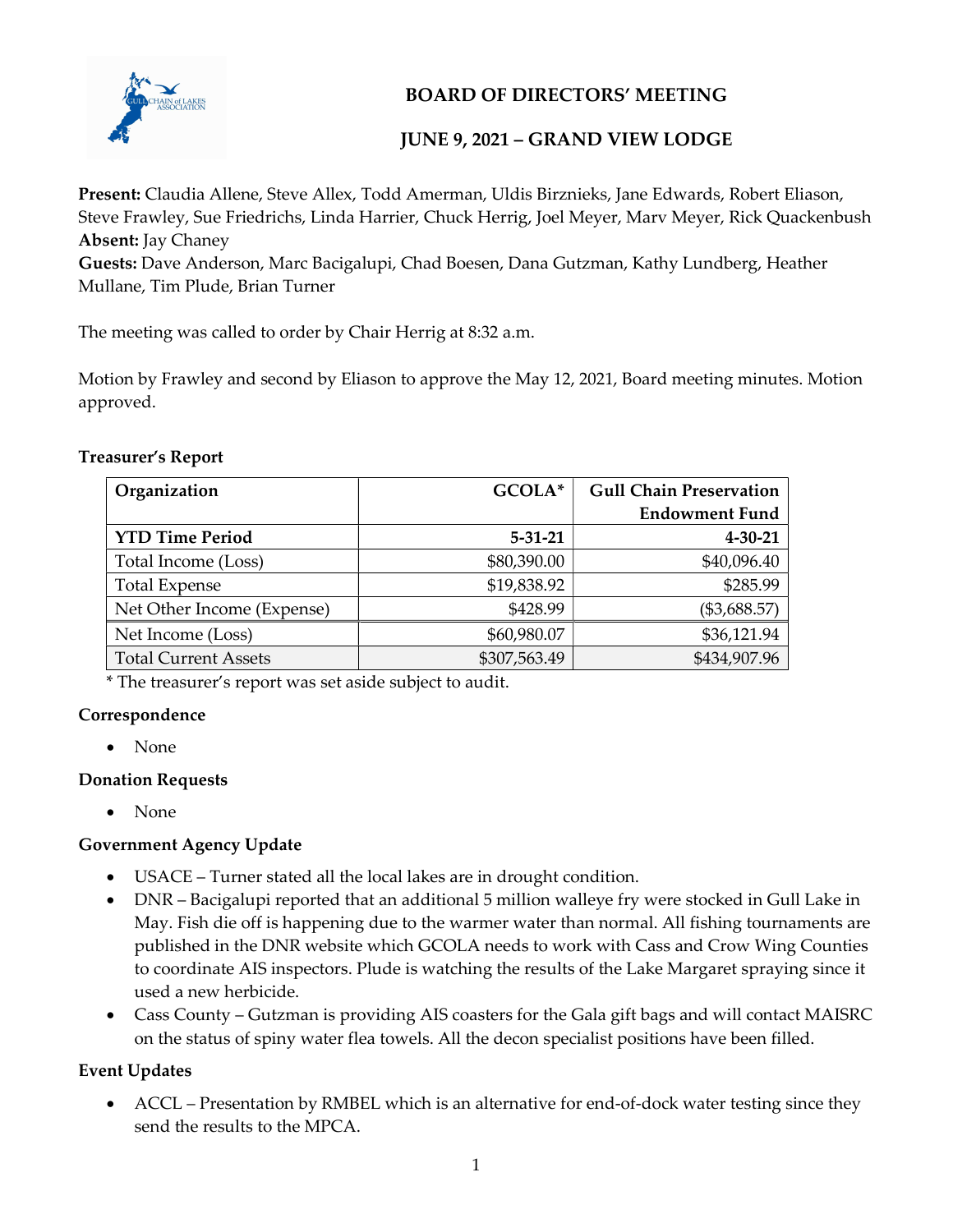

# BOARD OF DIRECTORS' MEETING

# JUNE 9, 2021 – GRAND VIEW LODGE

 MN COLA – Birznieks reported the focus is on board elections and they are exploring a lifetime membership option.

#### Annual Meeting

Herrig will test run the presentation at the State of the Lakes event.

### Gala Committee

 Edwards stated that since the COVID restrictions have been lifted we can sell more than 200 tickets. Board Members were asked to be greeters at the event and we need help collecting more donations for the silent auction.

### Nominations Committee

 Frawley reported the team is seeking nominations for Board positions and suggested the Board has a session in the future about recruiting and succession planning. Allene has agreed to be the Membership Committee chair.

#### AIS Committee

 Allex announced that Quackenbush is now a Certified AIS Inspector. Allex was notified of curly leaf pondweed near Bar Harbor, and he is working with the owner regarding treatment options.

### Communications Committee

 Lundberg reported the newsletter has been mailed and articles are due August 1 for the next edition. Harrier stated the team is working on email blasts for the Lake Steward program and gala.

#### Environmental Committee

 Eliason announced that Dorothy Whitmer's proposal to the City of East Gull Lake has been approved by incorporating the Score Your Shore survey into building permit requests. The DNR reported this is the first time a lake association and a city government worked together to the benefit of water quality. Whitmer will work with the City of Lake Shore next.

### Finance & Audit Committee

• No report.

#### Fisheries Committee

• No report.

#### Government Relations Committee

 Birznieks reported that MLR made a Lake Steward presentation to the Water Quality Commission. The wake study results will go through a peer review before they are made available.